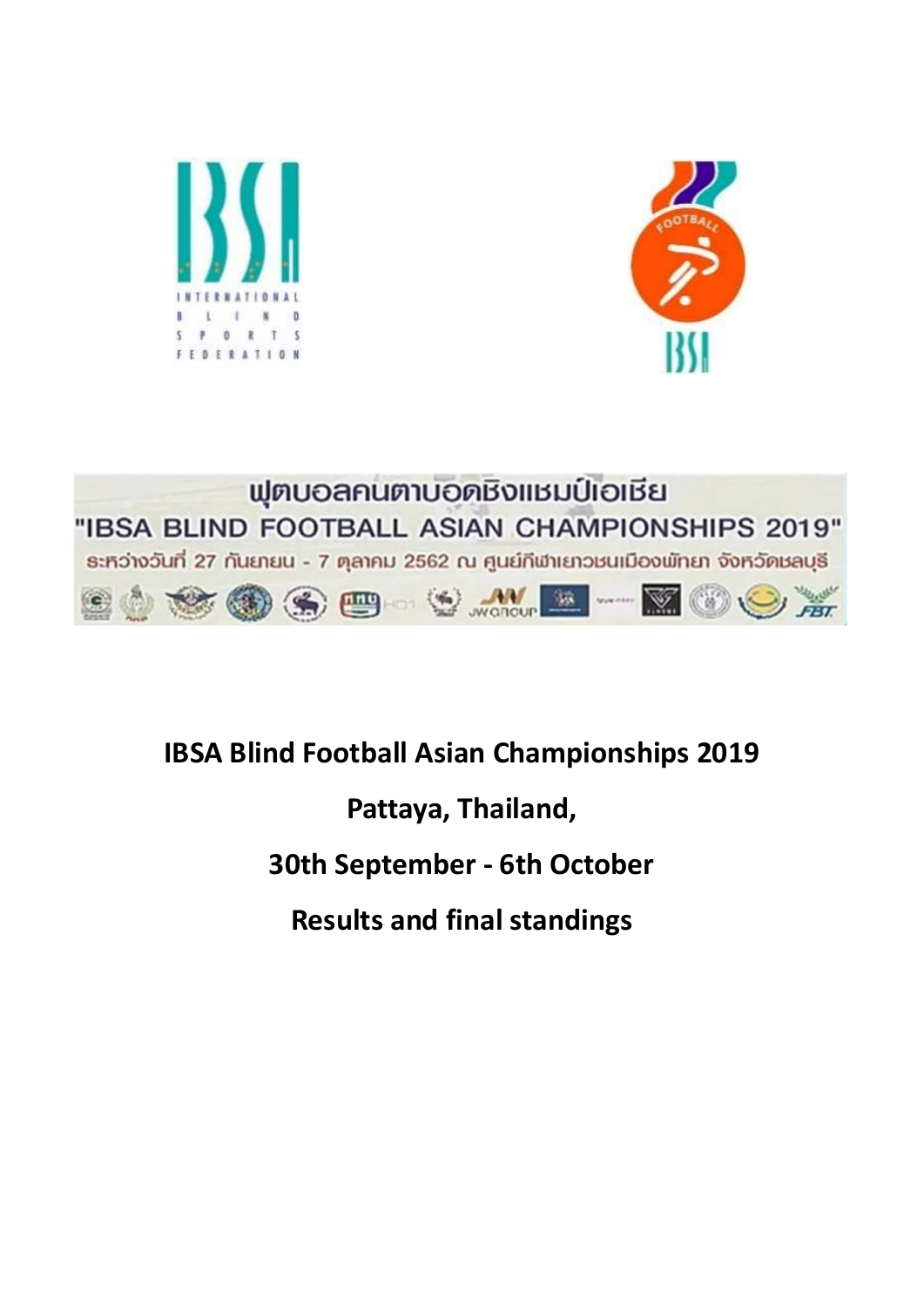| <b>Group A</b> | <b>Group B</b> |
|----------------|----------------|
| China          | Iran           |
| India          | Japan          |
| South Korea    | Malaysia       |
| Thailand       | Oman           |

## Group stage

#### Monday September 30th

Japan 5 Oman 0 Iran 4 Malaysia 0 Thailand 6 India 0

#### Tuesday 1st October

China 8 Korea 0 Oman 0 Iran 10 Japan 1 Malaysia 0

## Wednesday 2nd October

Thailand 4 South Korea 0 China 5 India 0 Malaysia 1 Oman 0

### Thursday 3rd October

China 2 Thailand 0 Iran 1 Japan 0 India 0 South Korea 0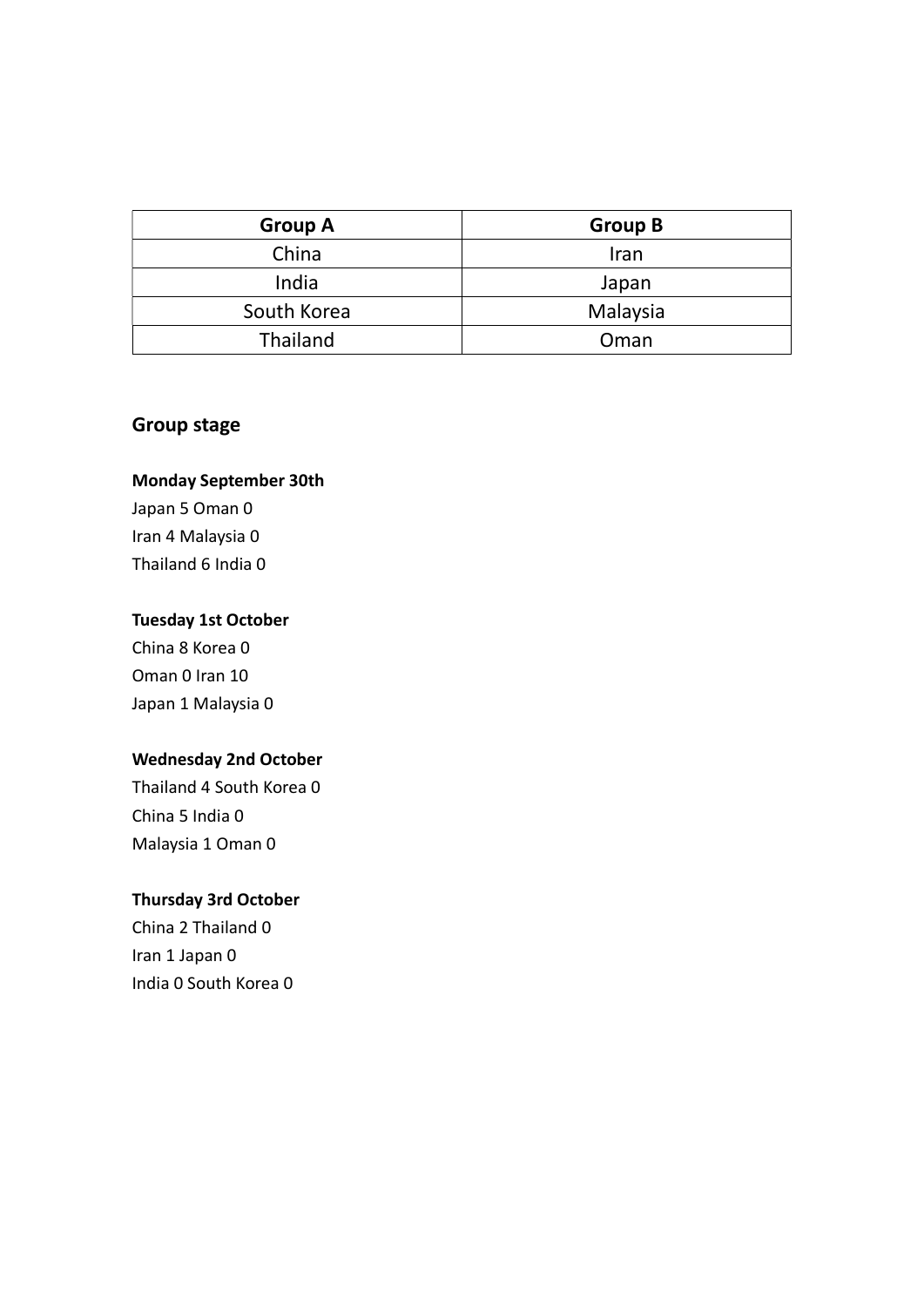## Standings after group stage

#### Group A

|                 | Played | Won            | Drawn | Lost           | Goals | Goals          | Goal       | Points |
|-----------------|--------|----------------|-------|----------------|-------|----------------|------------|--------|
|                 |        |                |       |                | for   | against        | difference |        |
| China           | 3      | 3              | 0     | 0              | 15    | 0              | $+15$      | 9      |
| <b>Thailand</b> | 3      | $\overline{2}$ | 0     |                | 10    | $\overline{2}$ | +8         | 6      |
| India           | 3      | 0              |       | $\overline{2}$ | 0     | 11             | $-11$      |        |
| S. Korea        | 3      | 0              |       | $\mathbf{2}$   | 0     | 12             | $-12$      |        |

#### Group B

|                 | Played | Won | Drawn | Lost           | Goals | Goals   | Goal       | Points |
|-----------------|--------|-----|-------|----------------|-------|---------|------------|--------|
|                 |        |     |       |                | for   | against | difference |        |
| Iran            | 3      | 3   | 0     | 0              | 15    | 0       | $+15$      | 9      |
| Japan           | 3      | 2   | 0     |                | 6     |         | $+5$       | ь      |
| <b>Malaysia</b> | 3      |     | 0     | $\overline{2}$ |       | 5       | -4         |        |
| Oman            | 3      | 0   | 0     | 3              | 0     | 16      | $-16$      |        |



|                 | <b>PLD</b> |   | D |   | GF | GA | GD    | <b>PTS</b> |  |
|-----------------|------------|---|---|---|----|----|-------|------------|--|
| <b>IRAN</b>     | a          |   | o | Ω | 15 | o  | 415   | 6          |  |
| <b>JAPAN</b>    | в          |   | ٥ | ۰ |    | 1  | $+6$  | 6          |  |
| <b>MALAYSIA</b> | в          |   | Ω | 2 |    | 6  | -5    | a          |  |
| <b>OMAN</b>     | з          | o |   | в | ٥  | 16 | $-16$ | $\bullet$  |  |